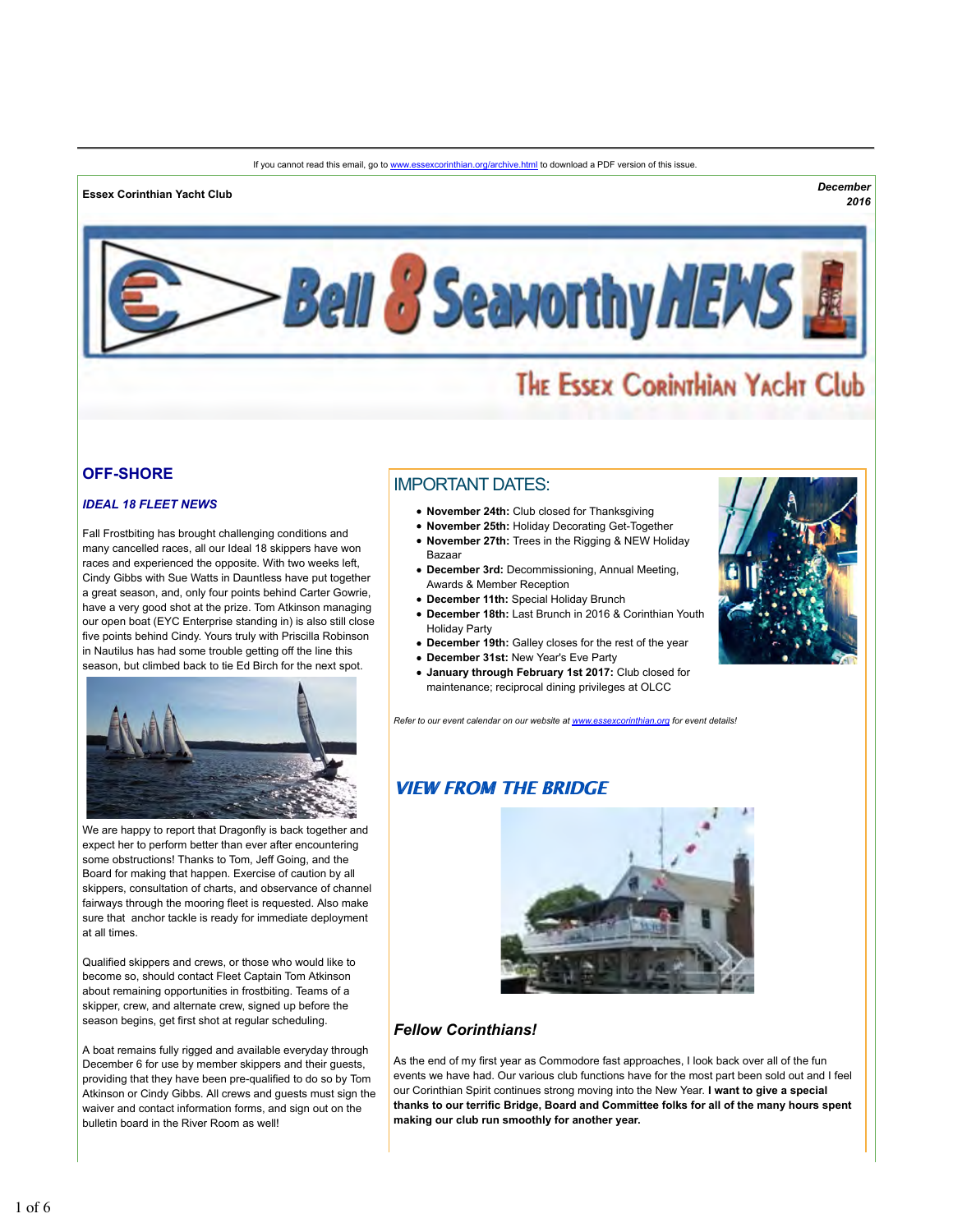### **Jon Gibbs**

**If you would like to find out more about our Ideal 18 sailing programs, please contact**

### **Tom Atkinson**

**Fleet Captain Email: fleetcaptain@essexcorinthian.org**

### *Rear Commodore's Update:*

Boy, did this Summer and Fall fly by and yet, the Club continues to be very active. From the fine dining, brave hearted sailing (by our Frost Biters), to the most unique Commodore's Ball that I have ever seen, the advent of Fall has had something for all.

As we close in on the upcoming decommissioning, there is time to assess what went well and where there can be improvements. The Board of Governors has been doing just that. This has included looking into the future and planning new opportunities for the membership as well as maintaining the facility and the financial foundation of the Club.

Over the past year, I have been amazed at how ECYC has been able to offer so much at a very reasonable price, compared to other organizations in the area. This is achieved as a result of two main factors, the hard work of volunteers and our main income source, membership dues.

Both of these are in a constant state of flux. While there are many duties required to keep the clubhouse running and maintained, there are hard working members who have given many hours of their time to meet that challenge. But time, as well as age, takes its toll and there is always a need for others to step in to assist. By doing so, you can help to avoid additional expenses and help in keeping the annual dues at a reasonable rate.

A healthy membership level is also vital, as it is provides the Club with the financial resources to keep our dues in check. As in any organization, this is always fluid as members come and go. So, if you don't have the time to volunteer for a Club committee, you can still contribute by finding and proposing new members for your Corinthian Family.

There are many plans being considered for next year and I encourage all members to contribute any ideas they may have.

Finally, I thank you for the honor of serving you as "The Rear" and wish you Happy Holidays! Stay warm and see you in the Spring!

**Chris Morano Rear Commodore Email: rearcommodore@essexcorinthian.org**



*Vice Commodore's On-Shore & Entertainment Update:*

When you pull up to our club please remember to admire the **beautiful holiday wreath** that for many years has set the holiday tone for our clubhouse. Special thanks to **Joseph and Judith Walier**, who have shared this with us for so many years. I also want to mention another holiday tradition that **Katherine Berry** organizes each year and that is **decorating the inside of our club** along with setting up the Christmas Tree and Menorah. Great job!

### **Decommissioning and Annual Meeting:**

Mark your calendars for Saturday, December 3rd for our 2016 Decommissioning Ceremony and Annual Meeting, starting at 4 pm sharp. A BYOB member cocktail reception will follow immediately after. I hope to see you there.

**Back by popular demand we will have a New Year's Eve event this year**. Details and sign-up information will follow shortly. Remember to sign up early so we can plan ahead and make our committee members job a little easier. Anyone interested in helping with this event please give me a call or contact our Vice Commodore Ruth Emblin.

**In January all ECYC members and their guests are welcome to dine at Old Lyme Country Club** using reciprocal privileges that each of our clubs have again for this January and February. In February, please remember to recognize and welcome the members from OLCC to our facility.

Please remember new members are always welcome at the Commodore's Table!

**Have a Great Holiday Season and a Happy 2017!**

Steve Rodstrom **Commodore**





Trees in the Rigging

# *GALLEY NEWS*

The **Coastal Cooking Company** has served many wonderful meals this year, and we are glad that we will be continuing our fruitful cooperation for another year. The galley contract was renewed in November. Thanks to Ed and Monique and their staff for keeping us all well-fed and happy!

Even though it's feeling more like winter, there are still many opportunities to enjoy the club. Come enjoy the Trees in the Rigging while warming up with something from the galley. This time of year the club is a great place to bring friends to share a festive meal while watching the moon rise or cheer on sailors who are braving the weather during the aptly named Frostbiting races.

A **Special Holiday Brunch** will be held on **Sunday, December 11th, accompanied by Francine Pelegano on piano**. A menu and RSVP link will be posted shortly. And look for more information in your mailbox about our **New Year's Eve party on December 31st**!

#### **PLEASE NOTE:**

The Galley will be serving lunch, brunch and dinner as scheduled through December 18th. The last brunch for 2016 will be on Sunday, December 18th. The Galley will be closed after December 18th through the end of the year, reopen for New Year's Eve, then close through the month of January. Please take this into account when making plans for dining at the club.

Looking forward to seeing you at the club,

**Catherine Gazikas** *Galley Liaison*

### **Winter Galley Hours (until December 18th):**

**Lunch:** *Wednesday, Thursday, Friday and Saturday (self-service): 11.30 am to 2.00 pm* 

**Dinner:**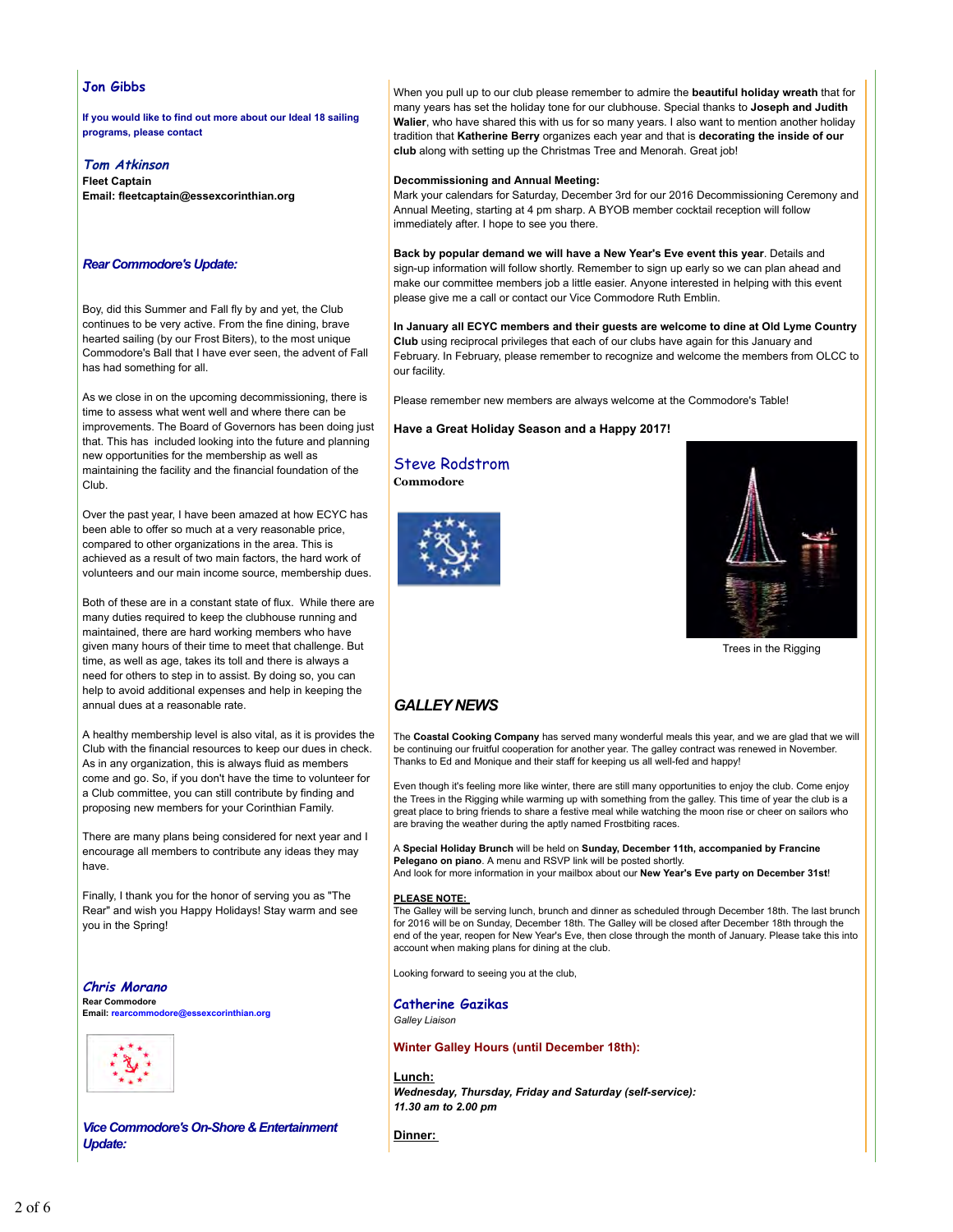Believe it or not, the holiday season is upon us.... While temperatures have been quite mild in the first part of November, Old Man Winter has been giving us a taste of what is to come in the last few days. Some of us even woke to snow flurries the other day, and it was a clear indication that the warm seasons are behind us.

The clubhouse is nice and cozy, the fireplace has been used to ward off the chill, and Coastal Cooking Company's menus are being populated by comfort food to warm you from the inside out.

While the **club is closed on Thanksgiving Day**, we will open again on Friday. You can help us **decorate the club for the holidays** by joining us in the afternoon of November 25th. Next up is **Trees in the Rigging on Sunday November 27th**: come to watch the annual holiday parade on the Connecticut River from the deck! New this year will be our first **Holiday Bazaar** on the same day. Get a jump on your holiday shopping with gifts, crafts and baked goods donated to benefit the ECYC Entertainment Fund. I have it on good authority that the **selection of goodies will be great**, so don't miss the premiere of our bazaar!

On the heels of the Thanksgiving weekend is the **Decommissioning & Annual Meeting on Saturday, December 3rd** starting at 4 pm. There will be our traditional awards presentation and a holiday reception for our members after all the club business is completed.

On **Sunday, December 11th**, the galley is holding a **Special Holiday Brunch**. We will share details shortly.

**Sunday, December 18th** is the date for the last brunch of the year, followed by the **Corinthian Youth Holiday Party**. We will have two "holiday performers", **Santa** and **Red Surpreme,** who will keep the kids of all age groups entertained!

And finally, we will close out the year 2016 with a **New Year's Eve Party on December 31st**. The party will start at 8 pm and run through midnight, featuring heavy hors d'oeuvres, desserts and a champagne toast. The theme is "New Year's Eve in NYC"! Music for dancing will be provided by DJ Captain Peter. Details and official invitation will follow shortly.

### Please contact

me at vicecommodore@essexcorinthian.org if you would like to help out at any of our events, or even better, all our events! Our success hinges on the involvement of our volunteers. Please get involved!

Remember, our events are listed online at our website, just go to www.essexcorinthian.org ... and click on "Events"!

### **Ruth Emblin**

**Vice Commodore & On-Shore Events Email: vicecommodore@essexcorinthian.org or events@essexcorinthian.org**



*Friday (table service): 6.00 pm to 8.30 pm*

**Brunch:**  *Sunday (self-service): 11.00 am to 2.30 pm - special brunch hours on selected holidays!*

### **CLUB & GALLEY CLOSED ON THANKSGIVING THURSDAY!**

### *DID YOU KNOW?*

The Galley serves a great lunch with soups, salads and all kinds of comfort food while you enjoy the early fall views across the Connecticut River! Why not come and give it a try? Daily Wednesdays through Saturdays, and brunch on Sundays.

Menus are available at www.essexcorinthian.org/dining.html *We want to know what you think about our galley!*

**FEEDBACK** 

**We want your feedback about our galley activities.** Please let us know what you think! Email galleyliaison@essexcorinthian.org

# *Reciprocity with Old Lyme Country Club during January Shutdown*

We are happy to report that we will once again have **reciprocity with the Old Lyme Country Club** for dining during our January maintenance shutdown.

We will send out a reminder towards the end of December with details on OLCC's dining schedule. As has become tradition, we will welcome OLCC members to our dining room during their shut-down in February.



### *LOOKING FOR COMMUNICATIONS ASSISTANT FOR 2017!*



Recently, a member approached me to comment on our club's communication. Following our chat it came to my attention that many of you are under the impression that the website updates, Bell 8, menu e-blasts and event announcements are provided by an outside contractor we pay for. Nothing is further from the truth: ECYC is a volunteer-based organization, and therefore we are doing all this with the help of volunteers. As the "Fleet

Communicator", I have been in charge of the club's website, newsletter and e-blasts for the last four years. The job initially involved completely revamping our club's website, and now focuses on keeping it up to date, uploading weekly menus and sharing event information, collecting and editing the articles for our monthly Bell 8 newsletter, and setting up and sending out e-blasts to our members about everything from dining, events, special announcements to local information.

As a member of the ECYC Bridge my responsibilities have increased in the last couple of years, and I find myself in need of an assistant for the club's communication. We are looking for a motivated person with an eye for catchy designs, a love of words and full of energy, who is willing to give an hour or so of their time to the club each week. I will be glad to train you in working with Constant Contact and GoDaddy Website Builder, both applications that are easy to learn. And don't worry, I will not just dump everything in your lap, we will be working together!

Please consider helping out and learning more about our club's communication. Contact me at vicecommodore@essexcorinthian.org to volunteer!

**Ruth Emblin**

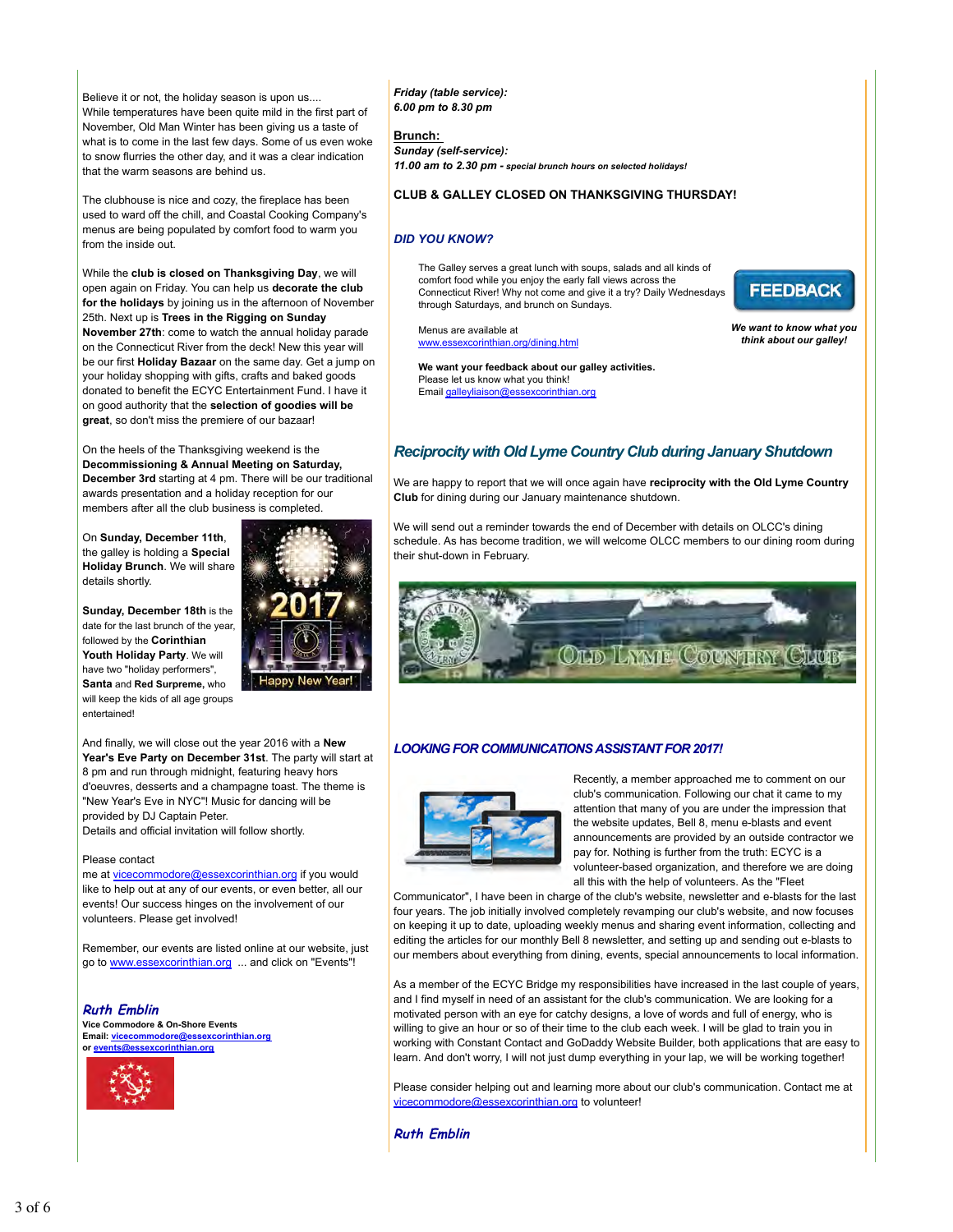### *Special Functions Update:*

Thank you to all who participated and made both of the 2016 Wine Tastings a great success !!

I look forward to new offerings in 2017 and the continued participation. Suggestions always welcome, keep warm and stay tuned !

Cheers and Happy Holidays to all!

**Mark Bavolac Special Functions Coordinator Email: specialfunctions@essexcorinthian.org**

# *House Committee Update:*

There is an immediate need for which I appeal to the entire membership for someone who may have the experience and/or resource(s) to provide relief. Within the galley there is a pull down ladder (think attic pull down steps) for access into the attic storage space immediately above the galley. The pull down stairs are heavily used by our galley operators Coastal Catering, as well as BOG as it is the only true storage space for galley supplies/catering apparatus as well as the multiple decorations used throughout the year. The pull-down stairs have been replaced at least 3 times in the last 5 years, and need to be replaced again. The amount of use is simply too much for the standard homeowner product generally available. Seeking someone to source and install a "commercial grade" solution. Please contact me if able to address this ongoing and potentially dangerous condition.

We are just over a month away from the annual shutdown period for the ECYC building. Nothing to report yet as to specific activities planned for during the period, however I'm at least very certain there will be the deep cleaning tasks we have tackled each of the last 4 years I've been involved. This will minimally include a thorough dusting of all corners, high and low; ceiling fans; refitting the pads on all tables and chairs; etc. Look for notices and calls for volunteers later in December.

Enjoy the holiday season as we say goodbye to yet another year!

**Chuck Grusse** *House Chair Email: house@essexcorinthian.org*

### *Strategic Planning Update:*

After many months of meetings with varying groups of members, the Bridge and the Board it can be said that all design and development work around the strategic planning exercise is complete. We are now in the process of agreeing on specific actions directed at achieving the defined issues, goals and objectives.



**Vice Commodore & Fleet Communicator Email: vicecon** 



# *The 2016 Gratuity Fund*

Around this time of year, members are asked to express their thanks to those who support our Club so well throughout the year. Your voluntary gift is very much appreciated by these individuals. If you have not already done so, you can either send in a check or let Jean Little know an amount to be charged to your club account. Please make payable to the **ECYC Gratuity Fund**.

If you have any questions, please connect with any club officer. Thank you!

# *We are thankful....*

This is the perfect time of the year to express our thanks to ECYC member **Susan Malan**, thanks to whom the walls of ECYC each quarter are graced with new art works from local artists from the Essex Art Association, another organization Susan is very active in.

Susan works with fellow EAA members in selecting art to display at the club. Susan also organizes how and where the art is displayed along with labeling and pricing.

Not only has Susan's effort enhanced the club's interior, the Art Shows benefit the club financially. The works are for sale and the club receives a commission on each sale.

If you see a work you like, simply let Jean in the office know. You can pay by credit card or have your club account charged.

Many thanks to Susan for lending her time and creative talent in helping two local organizations she enjoys!

# *SHIP'S STORE NEWS:*

*The Ship's Store will be open on Decommissioning Day (Saturday, December 3rd). Time to update your ECYC look? Check out what's available for purchase!*



# *Did You Know?*

### **WINTER CLUB HOURS IN EFFECT:**

| Tuesday, Wednesday and Thursday | 9 am to 5 pm |
|---------------------------------|--------------|
| Friday                          | 9 am to 9 pm |
| <b>Saturday and Sunday</b>      | 9 am to 5 pm |

### **CLUB CLOSED ON THANKSGIVING CLUB CLOSED IN JANUARY 2017 FOR MAINTENANCE**

*Note: Private meetings may be scheduled after-hours, except Mondays. Please contact Jean Little for details.*

### **NO SMOKING AT ECYC:**



The clubhouse, the decks and the surrounding dock areas are non-smoking areas. Please remind your guests of this restriction, it is part of a facility-wide prohibition of open flames.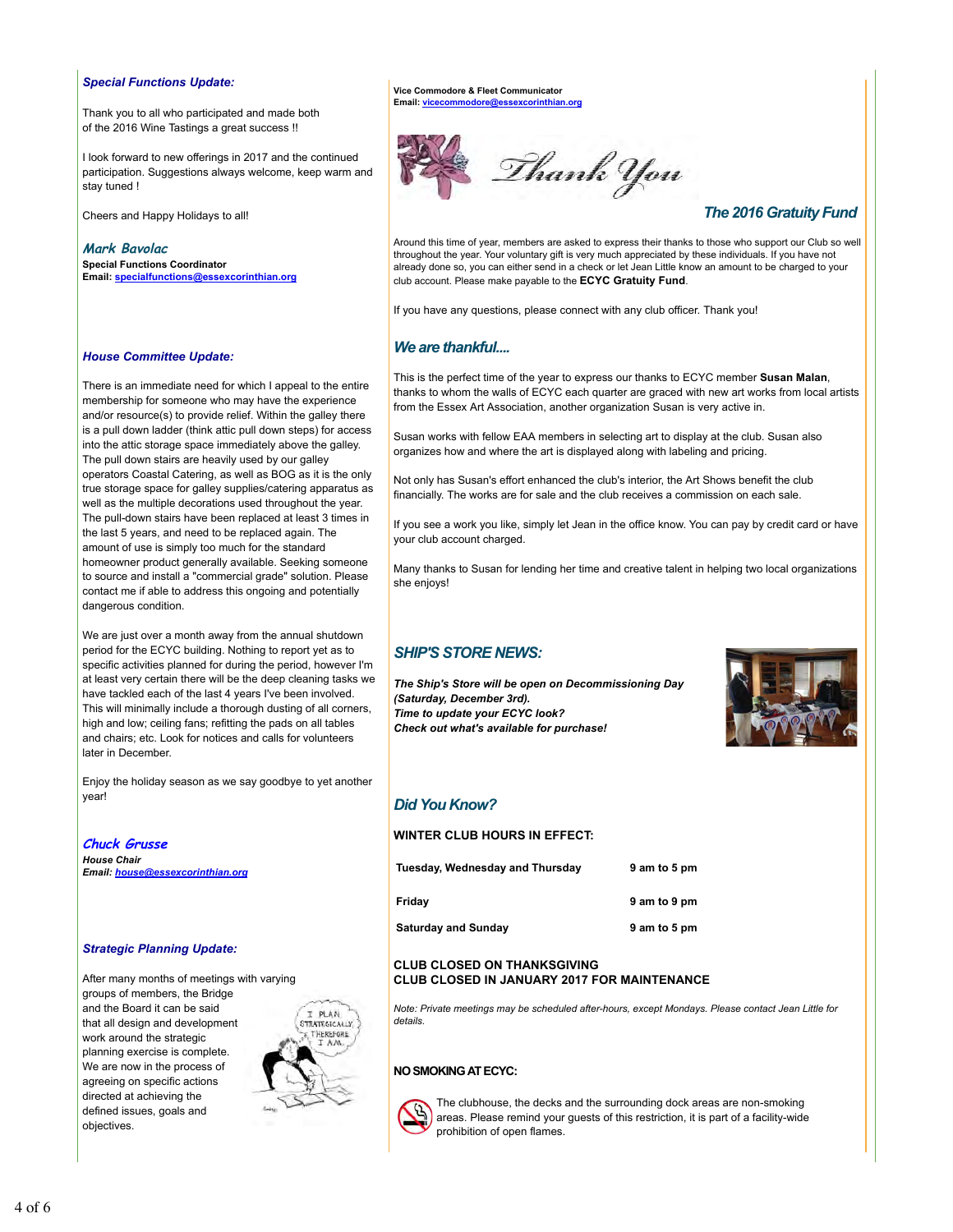#### **Richard Pierce Strategic Planning Chair Email: strategy@essexcorinthian.org**

#### *Membership Update:*

2016 was a busy year for the Board of Governors, as we welcomed **20 new member households** into the Club. We're delighted to have new faces who share our love of the water, the Club's recreational and social activities, dining and fellowship, and appreciation for the value ECYC represents in a private club in one of the area's most picturesque locations.

Our latest additions are **Elise and Richard Helmicki**, of Essex, whose application the Board accepted at its regular November meeting. Proposed by Judy and Bob Taylor, the Helmickis originally became familiar with ECYC 18 years ago - when they celebrated their wedding reception here! They are recreational boaters with a Wellcraft 18' power boat and are active in the local community. Elise is secretary of the Essex Auxiliary of the Child & Family Agency of Southeastern Connecticut and a member of the Essex Garden Club, while Richard serves on the Essex Conservation Commission. **Welcome aboard, Elise and Richard!**

Against the backdrop of these new member arrivals, we bade farewell to over 30 members this year through a combination of circumstances including relocation, physical infirmities, death, and new lifestyle or budget priorities. The net shrinkage in membership strains our treasury, since we depend on top-line revenue to continue the level of programming so many find attractive.

The membership trajectory poses a challenge transcending any Membership chair, committee, flag officer or Board of Governors - and it's one we're examining closely within the framework of a long-term strategic plan. In the end, it's up to you - our members - to create and preserve the welcoming, collegial environment and active programming people seek in a club; to invite others to experience all that ECYC offers; and, at the right time, to connect them to our Membership Committee.

If you have constructive suggestions on how we can build and galvanize our membership in 2017 and beyond, please track me down at the Club or drop me a note at membership@essexcorinthian.org. In the meantime, best wishes to you and yours for a happy, safe holiday season.

**Scott Konrad Membership Chair Email: membership@essexcorinthian.org**

### **WEBSITE:**

All of our events and announcements, as well as archive copies of the Bell 8 Newsletter are available online at our website, www.essexcorinthian.org!

### *Green Tip of the Month:*



### **How to Make the Holidays Less Stressful**

*It's that time of the year when shopping malls beckon with special sales, and holiday music is piped through stores and public buildings. Streets are trimmed with holiday decorations, and many of us are planning family gatherings. The holidays are often filled with frenzied activities and can become stressful.*

#### **Lower Your Expectations:**

Just because the media wants to make us believe that we have to follow all the hype doesn't mean you have to compare your holiday preparations with anyone else's. Each family is unique and has is own traditions, there is no reason you have to make yourself crazy by having the best-decorated home, biggest gifts or most elaborate holiday food. Often the simple things make the holidays even better.

#### **Don't Do It All Yourself:**

Involve every member of your family. Decorating, shopping, gift wrapping, baking and even house cleaning can become family activities if you create a festive mood for it. Have some eggnog and mulled cider, get everyone together and start the holidays together!

#### **Change Your Routine:**

Why not forego exchanging often rather meaningless gifts with extended family or co-workers and donate to a charity in their names instead? Many charities will send a holiday card with an acknowledgment to the person in whose name the donation was made. This is so much more meaningful than spending money on a vague gift just so someone can be crossed off your list.

#### **Celebrate Together:**

If your family is addicted to its digital devices, talk to them about having a period of time without tweets, posts, videos and blogs so you can get together and celebrate as a family. Put it in your calendar and make it quality time for everyone.

### **Include Friends:**

Holiday stress is often caused by "holiday fatigue". Remind your family of what the holidays mean. The holidays are a time for reflection and sharing the love, and if you know of someone who does not have family to celebrate with, it might be a nice gesture to invite them to your celebration. Who knows, including someone who is not an immediate family member may even change those holiday family dynamics for the better!

### **Spend Less Money:**

In addition to all the holiday stress you should not have to worry about how to pay for the credit card bill after the holidays are over. Expensive gifts are not always a must. It's the thought that counts. Often creative gifts are more welcome than something hastily purchased at the mall just because it is popular at the moment. Express your love for the "giftees" by planning your gifts with the person's interests in mind. Nobody likes to hear that your gift was returned, so make it meaningful or go to plan B, donating to a charity in the person's name!

Shop smart and fast when you buy holiday foods. Many stores feature specials during the holidays, keep up to date on your store's coupons. And remember, the more time you spend in a store the fuller your cart will get. Buy the stuff on your list, then get out of there. Your wallet will thank you.

#### **Create New Traditions:**

There are plenty of ways to make the holidays more meaningful. Create new memories and traditions by supporting a food bank or other charity, ask around to find out what organizations need volunteers during the holidays and beyond. And simply practice random acts of kindness!

#### **Buy Local:**

Go to local stores and visit holiday markets to get your gifts and supplies. Not only are you supporting small business in your community this way, you will also help the environment by reducing packaging for transport and emissions caused by trucking items all over the country. And holiday markets are often connected to a charity, which will allow you to do good as well as provide you with ideas for your own celebrations.

#### **Reuse Treasured Decorations and Decorate Naturally:**

When selecting your holiday decorations, rummage through your storage to find old treasures before going out to buy new items. And if you find you need more pieces to complete your festive atmosphere, be conscious of material selection. Mass-produced decorations are often made with harmful toxins. Try to find decorations made of natural materials, like straw, wood, clay, glass or metal. Being selective will not only beautify your home but also help phase out plastic decorations whose production often has a negative impact on our environment.

### **Don't Overdo It:**

Be selective and don't fill every waking moment of the holidays with frenzied activity. Create lasting memories by decorating your home together, sharing stories of holidays past, looking at old photos while